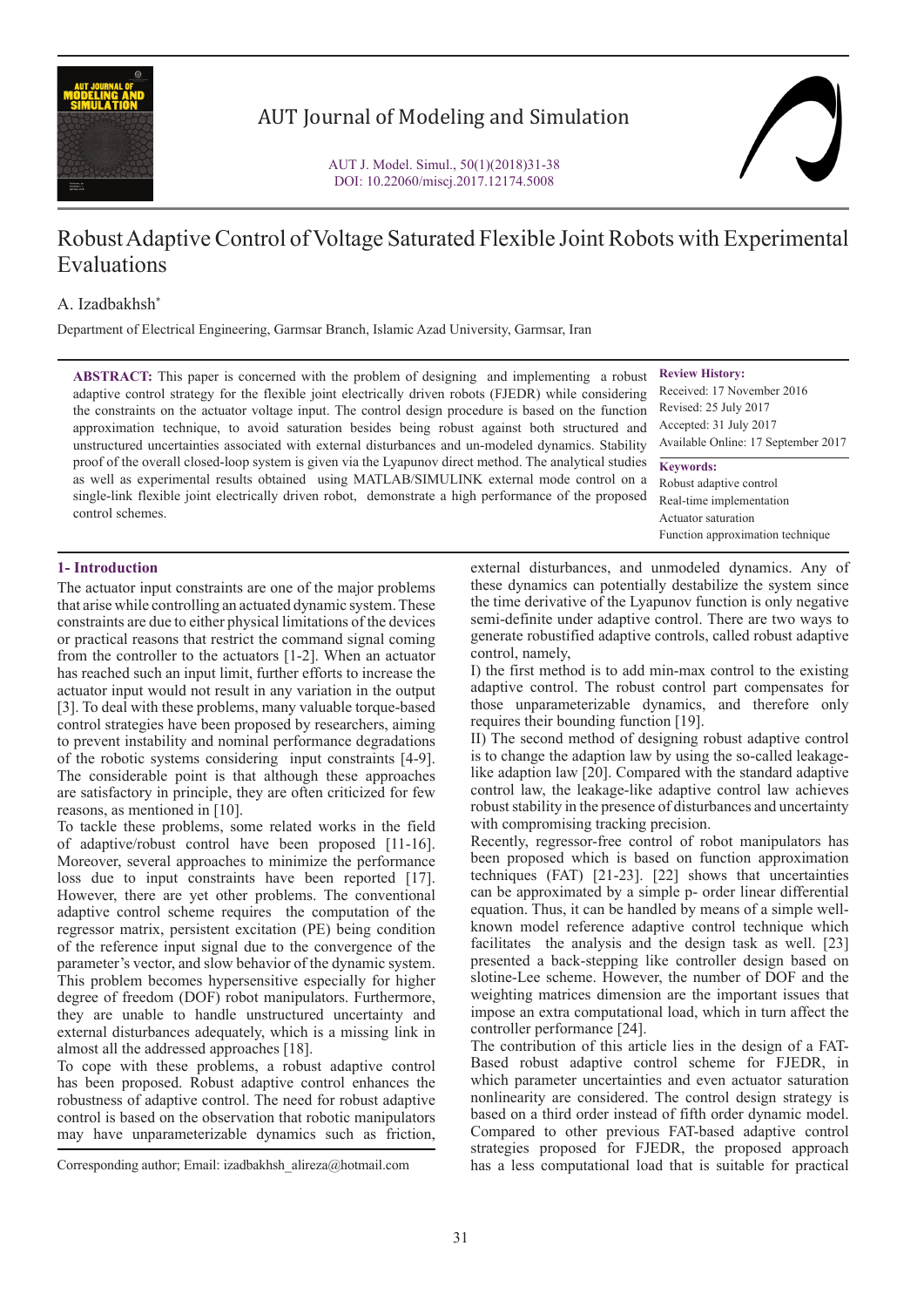implementation. It also considers the external disturbances effects, which is the main concern in conventional Model Reference Adaptive Control (MRAC) [1].

This paper is organized as follows. Section 2 briefly presents the modeling of the FJEDR. Section 3 is devoted to the description of the proposed control scheme. Stability analysis and performance evaluation are presented in section 4. The experimental setup and real time results are described and presented in section 5. Finally, concluding remarks are drawn in section 6.

### **2- Modeling with Considering Saturation**

The dynamics in joint space of a serial-chain *n*-link FJEDR considering actuator voltage input constraint can be written as [2]

(1)  $D(\theta)\ddot{\theta} + C(\theta, \dot{\theta})\dot{\theta} + g(\theta) = K(r\theta_m - \theta)$ 

$$
J\ddot{\theta}_m + B\dot{\theta}_m + rK(r\theta_m - \theta) = K_m I_a \tag{2}
$$

$$
L_a \dot{I}_a + R_a I_a + K_b \dot{\theta}_m + \varphi(t) = sat(u(t))
$$
\n(3)

where  $\theta$ ,  $\dot{\theta}$ ,  $\ddot{\theta} \in \mathbb{R}^n$  are link position, velocity, and acceleration, respectively.  $D(\theta) \in \mathbb{R}^{n \times n}$  is a symmetric, positive-definite function called inertia matrix,  $C(\theta, \theta) \in \mathbb{R}^{n \times n}$  is a matrix function called centrifugal and Coriolis forces matrix, and  $g(\theta) \in \mathbb{R}^n$  is gravity terms.  $\theta_m$ ,  $\dot{\theta}_m$ ,  $\ddot{\theta}_m \in \mathbb{R}^n$  are the joint position, velocity, and acceleration, respectively; the constant, positive diagonal matrices  $K, J, B, K_m, L_a, R_a$ , and  $K_b \in \mathbb{R}^{n \times n}$  represent flexibility, inertia, damping, torque constants, electrical inductance, electrical resistance, and backemf, respectively, of the actuators. The constant transmission matrix  $r \in \mathbb{R}^{n \times n}$  is diagonal,  $I_a \in \mathbb{R}^n$  is the armature current vector,  $\varphi(t)$  represents the external disturbance,  $sat(\cdot) \in \mathbb{R}^n$ denotes the saturation function, and  $u(t)$  denotes the voltage control input. Before presenting the formulation of the control problem, we recall a useful definition:

*Definition 1:* The hard saturation function  $sat(u_i(t), u_{i_{\text{max}}})$ can be divided into a linear function  $u_i(t)$  and a dead-zone function,  $\frac{dzn(u_i(t), u_{i_{max}})}{2}$ . Thus, the control input applied to the system through the actuator is expressed as follows:

$$
sat(u(t)) = u(t) - dzn(u(t), u_{\text{max}})
$$
\n(4)

$$
sat(u(t)) = \begin{bmatrix} sat(u_1(t)) \\ \vdots \\ sat(u_n(t)) \end{bmatrix},
$$
\n
$$
dzn(u(t), u_{\max}) = \begin{bmatrix} dzn(u_1(t), u_{1_{\max}}) \\ \vdots \\ dzn(u_n(t), u_{n_{\max}}) \end{bmatrix}
$$
\n(5)

where  $\frac{d z_n(\cdot)}{ }$  is the dead-zone function, and  $u_{\text{max}}$  is the maximum bound of the control input vector.

## **3- Proposed Controller**

The presented model given by equations (1) to (3) is highly nonlinear and dynamically coupled multivariable systems that makes the control problem extremely difficult. To tackle this problem, we design a robust adaptive controller for FJEDR by employing voltage as control input signal. The process

begins by designing the desired motor position  $\theta_{md}$  for (1), called fictitious control signal, so that the robot dynamic can give proper performance. Then, the control signal  $u(t)$ is constructed in (3) to ensure the convergence of  $\theta_m$  to  $\theta_{md}$ which results in a convergence of  $\theta$  to the desired trajectory  $\theta_d$ .

#### 3- 1- Control Law for Robot Subsystem

Suppose that, Equation (1) can be rewritten as

$$
D_i(\theta)\ddot{\theta} + C_i(\theta, \dot{\theta})\dot{\theta} + g_i(\theta) + r^{-1}\theta = \theta_m
$$
 (6)

where  $D_i(\theta) = r^{-1}K^{-1}D(\theta)$ ,  $C_i(\theta, \dot{\theta}) = r^{-1}K^{-1}C(\theta, \dot{\theta})$ , and  $g_i(\theta) = r^{-1}K^{-1}g(\theta)$ . Define an error vector as

$$
S = \dot{e} + \Lambda e = \dot{\theta} - v \tag{7}
$$

where  $e = \theta - \theta_d$  is the link position error,  $\theta_d \in \mathbb{R}^n$  denotes a desired trajectory in the joint space, and  $\Lambda = diag(\lambda_1, \lambda_2, \lambda_3, ..., \lambda_n)$  with  $\lambda_i > 0$  for all  $i = 1, ..., n$ . The control problem is now to design the desired motor position  $\theta_{md}$  so that  $\theta$  can be converged to  $\theta_d$ . Because  $\theta_m$ is not a control variable, we can rewrite (6) by adding and subtracting the same term  $\theta_{md}$  as follows:

$$
D_i(\theta)\ddot{\theta} + C_i(\theta,\dot{\theta})\dot{\theta} + g_i(\theta) + r^{-1}\theta = \theta_{md} + e_\theta
$$
 (8)

where  $e_{\theta} = \theta_m - \theta_{md}$  represents the motor position tracking error. Now, we define  $\theta_{md}$  as

$$
\theta_{md} = \hat{D}_i \left( \theta \right) \dot{v} + \hat{C}_i \left( \theta, \dot{\theta} \right) v + \hat{g}_i \left( \theta \right) + r^{-1} \theta - K_D S \tag{9}
$$

where  $\hat{D}_i(\theta)$ ,  $\hat{C}_i(\theta, \dot{\theta})$  and  $\hat{g}_i(\theta)$  are estimates of  $D_i(\theta)$ ,  $C_i(\theta, \dot{\theta})$  and  $g_i(\dot{\theta})$ , respectively, and  $K_p$  is a positive diagonal gain matrix. For notational simplicity, in the sequel, we drop the argument  $\theta$  and  $\dot{\theta}$  from the matrices  $D_i(\theta)$ ,  $C_i(\theta, \dot{\theta})$ , and from the vector  $g_i(\theta)$ . Next, from (9) and (8), after some manipulation it holds that

$$
D_i \dot{S} + C_i S + K_D S = e_\theta - \tilde{D_i} \dot{V} - \tilde{C_i} V - \tilde{g_i}
$$
 (10)

in which  $(\tilde{\bullet}) = (\bullet) - (\hat{\bullet})$ . If a controller  $u(t)$  and some proper updating laws for  $\hat{D}_i$ ,  $\hat{C}_i$  and  $\hat{g}_i$  are designed so that  $\hat{D}_i \rightarrow D_i$ ,  $\hat{C}_i \rightarrow C_i$ ,  $\hat{g}_i \rightarrow g_i$  and  $e_\theta \rightarrow 0$ , (10) can give the desired performance. Toward this end, we use function approximation technique to represent  $D_i$ ,  $C_i$  and  $g_i$  with the assumption that proper numbers of basis functions are employed

$$
D_i(\theta) = W_{D_i}^T Z_{D_i} + \varepsilon_{D_i} , C_i(\theta, \dot{\theta}) = W_{C_i}^T Z_{C_i} + \varepsilon_{C_i}
$$
  
\n
$$
g_i(\theta) = W_{g_i}^T Z_{g_i} + \varepsilon_{g_i}
$$
 (11)

where  $W_{D_i} \in \mathfrak{R}^{n^2 \beta_{D_i} \times n}$ ,  $W_{C_i} \in \mathfrak{R}^{n^2 \beta_{C_i} \times n}$  and  $W_{g_i} \in \mathfrak{R}^{n \beta_{g_i} \times n}$  are weighting matrices and  $Z_{D_i} \in \mathfrak{R}^{n^2 \beta_{D_i} \times n}$ ,  $Z_{C_i} \in \mathfrak{R}^{n^2 \beta_{C_i} \times n}$  and  $Z_{g_i} \in \mathfrak{R}^{n^B g_i}$  are matrices of basis functions. The number  $\beta_{(i)}$ represents the number of basis functions used. Using the same set of basis functions, the corresponding estimates can also be represented as

$$
\hat{D}_i(\theta) = \hat{W}_{D_i}^T Z_{D_i} \quad , \quad \hat{C}_i(\theta, \dot{\theta}) = \hat{W}_{C_i}^T Z_{C_i}
$$
\n
$$
\hat{g}_i(\theta) = \hat{W}_{g_i}^T Z_{g_i} \tag{12}
$$

Therefore, the right-hand side of (9) can be written as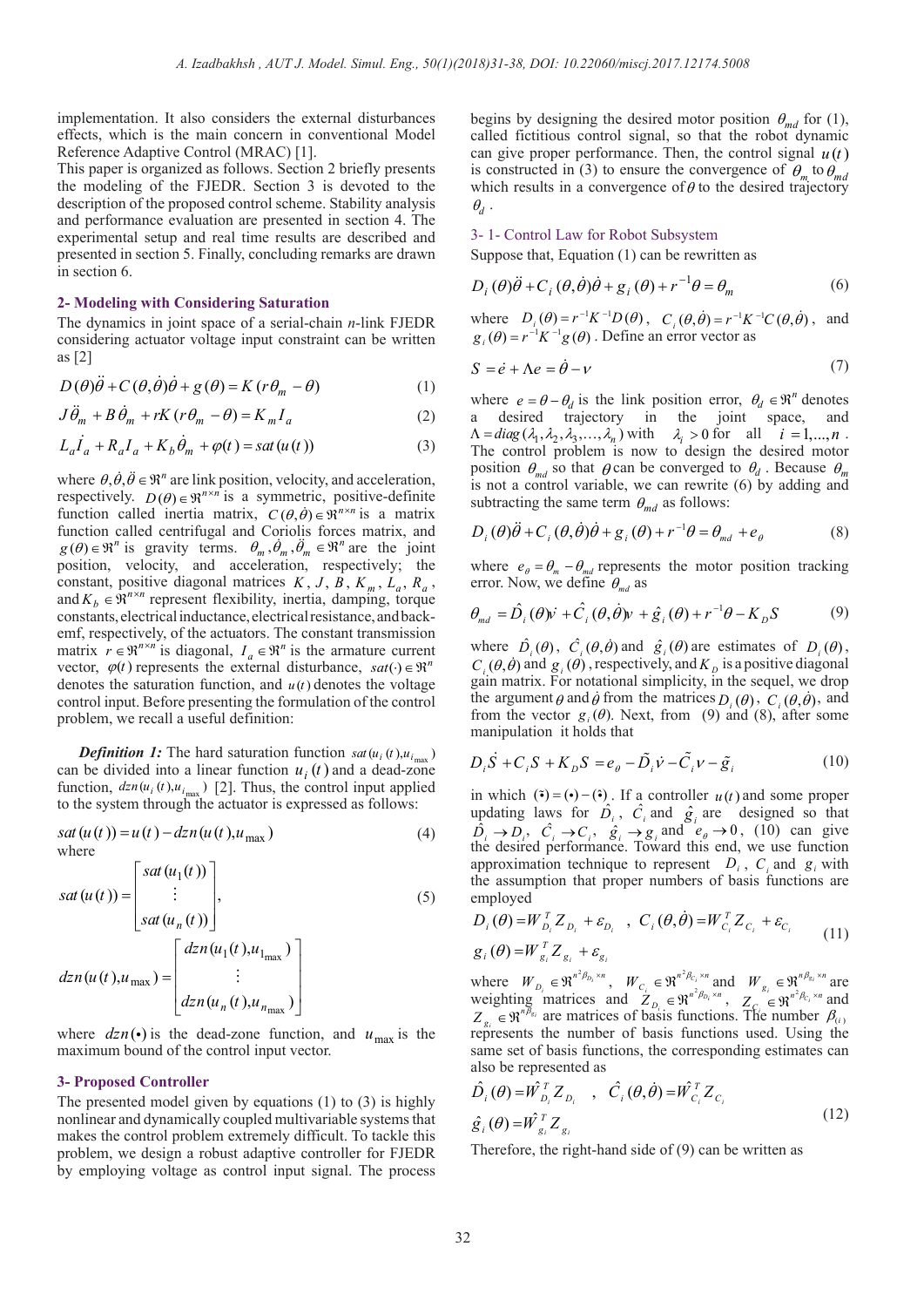$$
\theta_{md} = \hat{W}_{D_i}^T Z_{D_i} \vec{V} + \hat{W}_{C_i}^T Z_{C_i} V + \hat{W}_{g_i}^T Z_{g_i} + r^{-1} \theta - K_D S
$$
\n(13)

Now, combining equations (8) and (13), we have an error equation of the form

$$
D_i \dot{S} + C_i S + K_D S = e_{\theta} - \tilde{W}_{D_i}^T Z_{D_i} \dot{V} - \tilde{W}_{C_i}^T Z_{C_i} V - \tilde{W}_{g_i}^T Z_{g_i} + \varepsilon_1
$$
(14)

where  $\varepsilon_1 = \varepsilon_1 (\varepsilon_{D_i}, \varepsilon_{C_i}, \varepsilon_{g_i}, v)$  is the lumped approximation error vector.

# 3- 2- Control Law for Motor Subsystem

Here, the control objective is to design a control input  $u(t)$ to realize the perfect motor position vector in (13), such that  $e_{\theta}$  can either converge to zero or at least be bounded. It refers to the fact that a constant-bounded disturbance will not destroy the stability result under robust control  $\theta_{md}$ which is a result of uniform ultimate boundedness of tracking error using Lyapunov-based theory of guaranteed stability of uncertain systems [10]. With this in mind, the control input is introduced as

$$
u(t) = \hat{K}_b \left( \dot{\theta}_{md} - \alpha e_{\theta} \right) + \hat{\eta}(t)
$$
\n(15)

where  $\hat{K}_b$  is the positive diagonal constant matrix representing an estimation of  $K_b$ ,  $\alpha$  is a positive constant gain matrix, and  $\hat{\eta}(t)$  is the estimation of  $\eta(t)$  called residual uncertain denoted by

$$
\eta(t) = L\dot{I}_a(t) + RI_a(t) - (\hat{K}_b - K_b)\dot{\theta}_m(t) + \varphi(t) + dzn(u(t), u_{\text{max}})
$$
\n(16)

With Inserting (15) into (3) and from (4), after some manipulation it holds that

$$
\hat{K}_{b}(\dot{e}_{\theta} + \alpha e_{\theta}) = \hat{\eta}(t) - \eta(t)
$$
\n(17)

If an appropriate updating law for  $\eta(t)$  can be designed, we may ensure  $e_{\theta} \rightarrow 0$  as time goes to infinity. Toward this end, we apply the function approximation representation for  $\eta(t)$ as

$$
\eta(t) = W_{\eta}^T Z_{\eta} + \varepsilon_{\eta} \tag{18}
$$

where  $W_{\eta} \in \mathfrak{R}^{n\beta_{\eta} \times n}$  is weighting matrix,  $Z_{\eta} \in \mathfrak{R}^{n\beta_{\eta}}$  is the matrix of basis function, and  $\varepsilon_n$  is the vector of lumped approximation error. In addition, the corresponding estimate of the last equation is represented by

$$
\hat{\eta}(t) = \hat{W}_{\eta}^T Z_{\eta} \tag{19}
$$

Thus, equation (17) can be rewritten as

$$
\hat{K}_{b}(\dot{e}_{\theta} + \alpha e_{\theta}) = -\tilde{W}_{\eta}^{T} Z_{\eta} + \varepsilon_{\eta}
$$
\n(20)

### **4- Stability Analysis and Performance Evaluation**

To analyze the stability of the overall system that has saturation elements in the actuators, we need the two following Assumptions.

*Assumption 1.* The desired reference trajectory is assumed to be bounded and uniformly continuous, and has bounded and uniformly continuous derivatives up to a necessary order.

*Assumption 2.*  $\dot{\theta}_m$ ,  $I_a$ , and  $\dot{I}_a$  are bounded since the control input vector is bounded [25].

### 4- 1- Stability analysis

To carry out the stability analysis of the closed-loop system formed by the robot dynamic models  $(1)$  -  $(3)$  together with the controllers (13) and (15), a Lyapunov-like function is devised as:

$$
V(S, e_{\theta}, \tilde{W}_{D_i}, \tilde{W}_{C_i}, \tilde{W}_{g_i}, \tilde{W}_{\eta}) =
$$
  
\n
$$
\frac{1}{2}S^T D_i S + \frac{1}{2}e_{\theta}^T \hat{K}_{\theta} e_{\theta} + \frac{1}{2}Tr(\tilde{W}_{D_i}^T Q_{D_i} \tilde{W}_{D_i})
$$
  
\n
$$
+ \tilde{W}_{C_i}^T Q_{C_i} \tilde{W}_{C_i} + \tilde{W}_{g_i}^T Q_{g_i} \tilde{W}_{g_i} + \tilde{W}_{\eta}^T Q_{\eta} \tilde{W}_{\eta})
$$
\n(21)

where  $Tr(\cdot)$  is the trace operator;  $Q_{D_i} \in \mathbb{R}^{n^2 \beta_{D_i} \times n^2 \beta_{D_i}}$ ,<br>  $Q_{C_{i}} \in \mathbb{R}^{n^2 \beta_{C_i} \times n^2 \beta_{C_i}}$ ,  $Q_{g_i} \in \mathbb{R}^{n \beta_{g_i} \times n \beta_{g_i}}$  and  $Q_{\eta} \in \mathbb{R}^{n \beta_{g_i} \times n \beta_{\eta}}$  are positive  $\widetilde{\text{definite}}$  weighting matrices related to the adaption laws. The last function has the following upper and lower bound which is crucial within the analytical setting in this work:

$$
V \leq \frac{1}{2} [\lambda_{\max}(A) \left\| \begin{bmatrix} S \\ e_{\theta} \end{bmatrix} \right\|^{2} + \lambda_{\max}(Q_{D_{i}}) Tr(\tilde{W}_{D_{i}}^{T} \tilde{W}_{D_{i}})
$$
  
+  $\lambda_{\max}(Q_{C_{i}}) Tr(\tilde{W}_{C_{i}}^{T} \tilde{W}_{C_{i}}) + \lambda_{\max}(Q_{g_{i}}) Tr(\tilde{W}_{g_{i}}^{T} \tilde{W}_{g_{i}})$  (22)  
+  $\lambda_{\max}(Q_{\eta}) Tr(\tilde{W}_{\eta}^{T} \tilde{W}_{\eta})$ ]

$$
V \geq \frac{1}{2} [\lambda_{\min}(A) \left\| \begin{bmatrix} S \\ e_{\theta} \end{bmatrix} \right\|^2 + \lambda_{\min}(Q_{D_i}) Tr(\tilde{W}_{D_i}^T \tilde{W}_{D_i})
$$
  
+  $\lambda_{\min}(Q_{C_i}) Tr(\tilde{W}_{C_i}^T \tilde{W}_{C_i}) + \lambda_{\min}(Q_{g_i}) Tr(\tilde{W}_{g_i}^T \tilde{W}_{g_i})$  (23)  
+  $\lambda_{\min}(Q_{\eta}) Tr(\tilde{W}_{\eta}^T \tilde{W}_{\eta})$ ]

where

$$
A = \begin{bmatrix} D_i & 0 \\ 0 & \hat{K_b} \end{bmatrix}
$$

Using the property  $\dot{D}_i(\theta) - 2C_i(\theta, \dot{\theta}) = 0$ , the time derivative of (21) along the trajectories of systems (14) and (20) is  $T \hat{r}$ 

$$
\dot{V} = -S^T K_D S - e_\theta^T \hat{K}_b \alpha e_\theta + S^T e_\theta + S^T \varepsilon_1
$$
  
+  $e_\theta^T \varepsilon_\eta - Tr[\tilde{W}_{D_i}^T (Q_{D_i} \hat{W}_{D_i} + Z_{D_i} \hat{V} S^T)]$   
-  $Tr[\tilde{W}_{C_i}^T (Q_{C_i} \hat{W}_{C_i} + Z_{C_i} V S^T)]$   
-  $Tr[\tilde{W}_{g_i}^T (Q_{g_i} \hat{W}_{g_i} + Z_{g_i} S^T)]$   
-  $Tr[\tilde{W}_{\eta}^T (Q_{\eta} \hat{W}_{\eta} + Z_{\eta} e_\theta^T)]$   
Let us select the update laws with  $\sigma$  -modification as:

$$
\dot{W}_{D_i} = -Q_{D_i}^{-1} (Z_{D_i} \dot{v} S^T + \sigma_{D_i} \hat{W}_{D_i})
$$
\n
$$
\dot{W}_{C_i} = -Q_{C_i}^{-1} (Z_{C_i} v S^T + \sigma_{C_i} \hat{W}_{C_i})
$$
\n
$$
\dot{W}_{g_i} = -Q_{g_i}^{-1} (Z_{g_i} S^T + \sigma_{g_i} \hat{W}_{g_i})
$$
\n
$$
\dot{W}_{\eta} = -Q_{\eta}^{-1} (Z_{\eta} e_{\theta}^T + \sigma_{\eta} \hat{W}_{\eta})
$$
\n(25)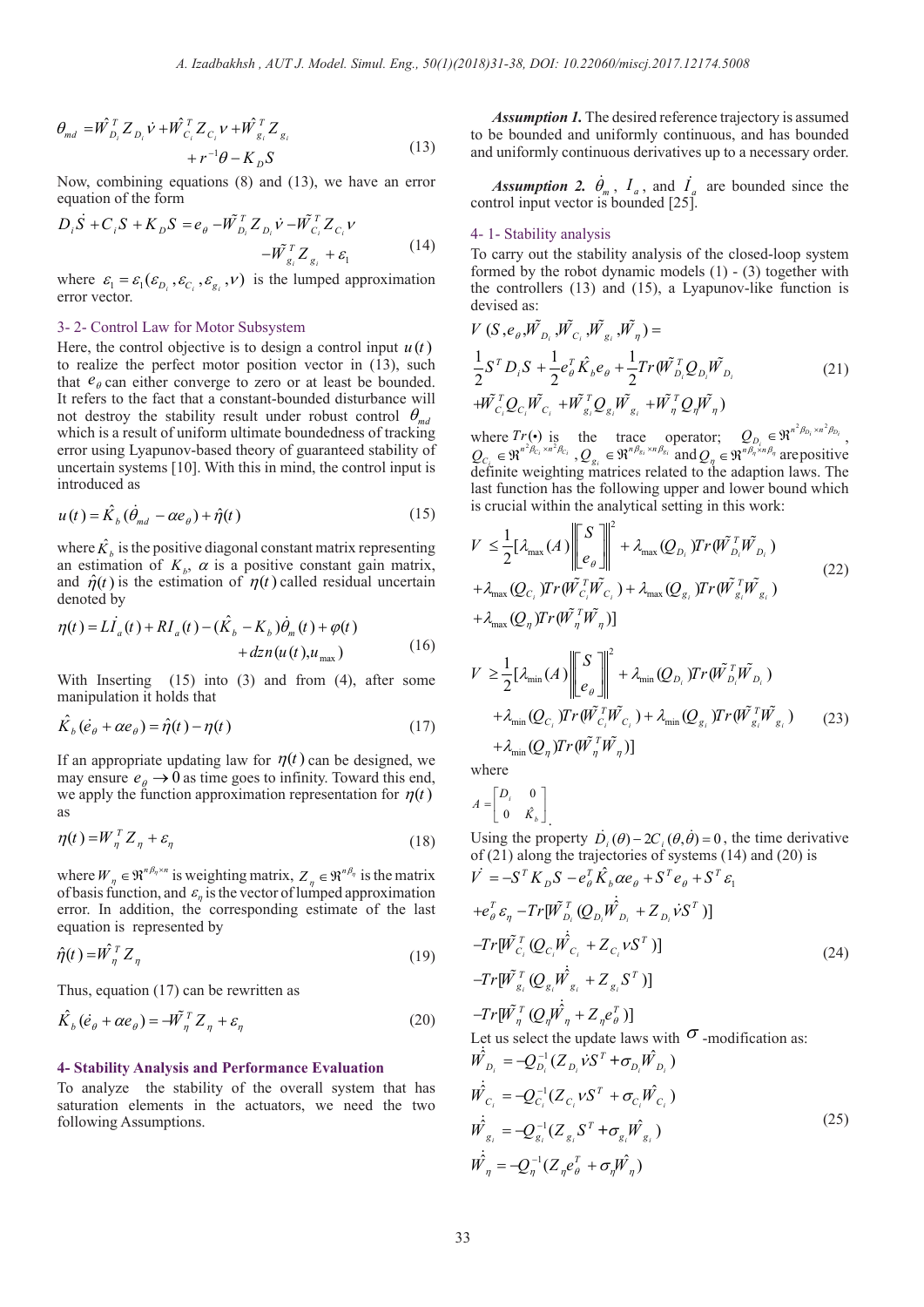where  $\sigma_{(\cdot)}$  are positive numbers. Thus, equation (24) can be rewritten as:  $\mathbf{r}$ 

$$
\vec{V} = -\begin{bmatrix} S^T & e_{\theta}^T \end{bmatrix} P \begin{bmatrix} S \\ e_{\theta} \end{bmatrix} + \begin{bmatrix} S^T & e_{\theta}^T \end{bmatrix} \begin{bmatrix} \varepsilon_1 \\ \varepsilon_n \end{bmatrix}
$$
  
+  $\sigma_{D_i} Tr(\tilde{W}_{D_i}^T \tilde{W}_{D_i}) + \sigma_{C_i} Tr(\tilde{W}_{C_i}^T \tilde{W}_{C_i})$   
+  $\sigma_{g_i} Tr(\tilde{W}_{g_i}^T \tilde{W}_{g_i}) + \sigma_{\eta} Tr(\tilde{W}_{\eta}^T \tilde{W}_{\eta})$  (26)

Where

$$
P = \begin{bmatrix} K_D & -0.5I \\ -0.5I & \hat{K}_b \alpha \end{bmatrix}
$$
 (27)

The two following conditions guarantee that the matrix *P* is positive definite,

$$
K_D > 0 \qquad , \quad K_D \hat{K}_b \alpha > 0.25I \tag{28}
$$

*Remark 1.* Suppose that a sufficient number of basis functions are used and the approximation error can be ignored, then it is not necessary to include the  $\sigma$ -modification terms in (25). Hence, (26) can be reduced to

$$
\dot{V} = -\begin{bmatrix} S^T & e_{\theta}^T \end{bmatrix} P \begin{bmatrix} S \\ e_{\theta} \end{bmatrix} \le 0
$$
 (29)

and convergence of *S* and  $e_{\theta}$  can be further proved by Barbalat's Lemma.

*Remark 2.* Owing to the existence of  $\varepsilon_1$  and  $\varepsilon_n$  in (26), the negative definiteness of  $\vec{V}$  cannot be determined. In the following, we will investigate the closed-loop stability in the presence of these approximation errors. It is very easy to prove that

$$
-\left[S^{T} e_{\theta}^{T}\right]P\left[\begin{matrix} S\\ e_{\theta} \end{matrix}\right]+\left[S^{T} e_{\theta}^{T}\right]\left[\begin{matrix} \varepsilon_{1} \\ \varepsilon_{2} \end{matrix}\right]
$$

$$
\leq -\frac{1}{2}\left(\lambda_{\min}(P)\left\|\begin{matrix} S\\ e_{\theta} \end{matrix}\right\|^{2}-\frac{1}{\lambda_{\min}(P)}\left\|\varepsilon_{1}\right\|^{2}\right)
$$

$$
Tr(\tilde{W}_{\varsigma}^{T}\tilde{W}_{\varsigma})\leq \frac{1}{2}Tr(W_{\varsigma}^{T}\tilde{W}_{\varsigma})-\frac{1}{2}Tr(\tilde{W}_{\varsigma}^{T}\tilde{W}_{\varsigma})
$$
(30)

Together with the relationship and using (22), we may rewrite equation (26) as

$$
\dot{V} \leq -\delta V + \frac{1}{2} [\delta \lambda_{\max}(A) - \lambda_{\min}(P)] \left\| \begin{bmatrix} S \\ e_{\theta} \end{bmatrix} \right\|^2
$$
  
+ 
$$
\frac{1}{2\lambda_{\min}(P)} \left\| \begin{bmatrix} \varepsilon_1 \\ \varepsilon_2 \end{bmatrix} \right\|^2
$$
  
+ 
$$
\frac{1}{2} [\delta \lambda_{\max}(Q_{D_i}) - \sigma_{D_i}] Tr(\tilde{W}_{D_i}^T \tilde{W}_{D_i})
$$
  
+ 
$$
\frac{1}{2} [\delta \lambda_{\max}(Q_{C_i}) - \sigma_{C_i}] Tr(\tilde{W}_{C_i}^T \tilde{W}_{C_i})
$$
  
+ 
$$
\frac{1}{2} [\delta \lambda_{\max}(Q_{g_i}) - \sigma_{g_i}] Tr(\tilde{W}_{g_i}^T \tilde{W}_{g_i})
$$
 (31)

$$
+\frac{1}{2}\Big[\delta\lambda_{\max}(Q_{\eta})-\sigma_{\eta}\Big]Tr(\tilde{W}_{\eta}^{T}\tilde{W}_{\eta})
$$
  
+
$$
\frac{1}{2}\Big[\sigma_{D_{i}}Tr(W_{D_{i}}^{T}W_{D_{i}})+\sigma_{C_{i}}Tr(W_{C_{i}}^{T}W_{C_{i}})
$$
  
+
$$
\sigma_{g_{i}}Tr(W_{g_{i}}^{T}W_{g_{i}})+\sigma_{\eta}Tr(W_{\eta}^{T}W_{\eta})\Big]
$$

where  $\delta$  is a constant to be selected as

$$
\delta \le \min \left\{ \frac{\lambda_{\min}(P)}{\lambda_{\max}(A)}, \frac{\sigma_{D_i}}{\lambda_{\max}(Q_{D_i})}, \frac{\sigma_{C_i}}{\lambda_{\max}(Q_{C_i})}, \frac{\sigma_{C_i}}{\lambda_{\max}(Q_{C_i})}, \frac{\sigma_{\eta}}{\lambda_{\max}(Q_{\eta})} \right\}
$$
(32)

Then, (31) becomes

$$
\begin{split} V &\leq -\delta V + \frac{1}{2\lambda_{\min}(P)} \left\| \left[ \varepsilon_1 \right] \right\|^2 \\ &+ \frac{1}{2} [\sigma_{D_i} Tr(W_{D_i}^T W_{D_i}) + \sigma_{C_i} Tr(W_{C_i}^T W_{C_i}) \\ &+ \sigma_{g_i} Tr(W_{g_i}^T W_{g_i}) + \sigma_{\eta} Tr(W_{\eta}^T W_{\eta})] \end{split} \tag{33}
$$

This implies  $V < 0$  whenever

$$
V > \frac{1}{2\delta\lambda_{\min}(P)} \sup_{\tau \ge t_0} \left\| \left[ \mathcal{E}_1(\tau) \right] \right\|^2
$$
  
+ 
$$
\frac{1}{2\delta} [\sigma_{D_i} Tr(W_{D_i}^T W_{D_i}) + \sigma_{C_i} Tr(W_{C_i}^T W_{C_i}) + \sigma_{g_i} Tr(W_{g_i}^T W_{g_i}) + \sigma_{\eta} Tr(W_{\eta}^T W_{\eta})]
$$
  
(34)

Hence, we have proved that  $S$  ,  $e_{\theta}$  ,  $\tilde{W_{D_i}}$  ,  $\tilde{W_{C_i}}$  ,  $\tilde{W_{g_i}}$  and  $\tilde{W_{\eta}}$ are uniformly ultimately bounded.

### 4- 2- performance evaluation

From (33), we compute the upper bound for  $V(t)$  as

$$
V(t) \leq e^{-\delta(t-t_0)} V(t_0) + \frac{1}{2\delta\lambda_{\min}(P)} \sup_{t_0 < \tau < t} \left\| \varepsilon_1(\tau) \right\|^2
$$
  
+ 
$$
\frac{1}{2\delta} [\sigma_{D_i} Tr(W_{D_i}^T W_{D_i}) + \sigma_{C_i} Tr(W_{C_i}^T W_{C_i}) + \sigma_{g_i} Tr(W_{g_i}^T W_{g_i}) + \sigma_{\eta} Tr(W_{\eta}^T W_{\eta})]
$$
(35)

Using the inequality (23), we find the upper bound for  $\left\| S^T e_{\theta}^T \right\|^2$ 

$$
\begin{aligned}\n\left\| \left[ \frac{S}{e_{\theta}} \right] \right\|^2 &\leq \frac{2}{\lambda_{\min}(A)} e^{-\delta(t-t_0)} V(t_0) \\
&+ \frac{1}{\delta \lambda_{\min}(A) \lambda_{\min}(P)} \sup_{t_0 < \tau < t} \left\| \left[ \frac{\varepsilon_1(\tau)}{\varepsilon_2(\tau)} \right] \right\|^2 \\
&+ \frac{1}{\delta \lambda_{\min}(A)} [\sigma_{D_i} Tr(W_{D_i}^T W_{D_i}) + \sigma_{C_i} Tr(W_{C_i}^T W_{C_i}) \\
&\quad + \sigma_{g_i} Tr(W_{g_i}^T W_{g_i}) + \sigma_{\eta} Tr(W_{\eta}^T W_{\eta})]\n\end{aligned}\n\tag{36}
$$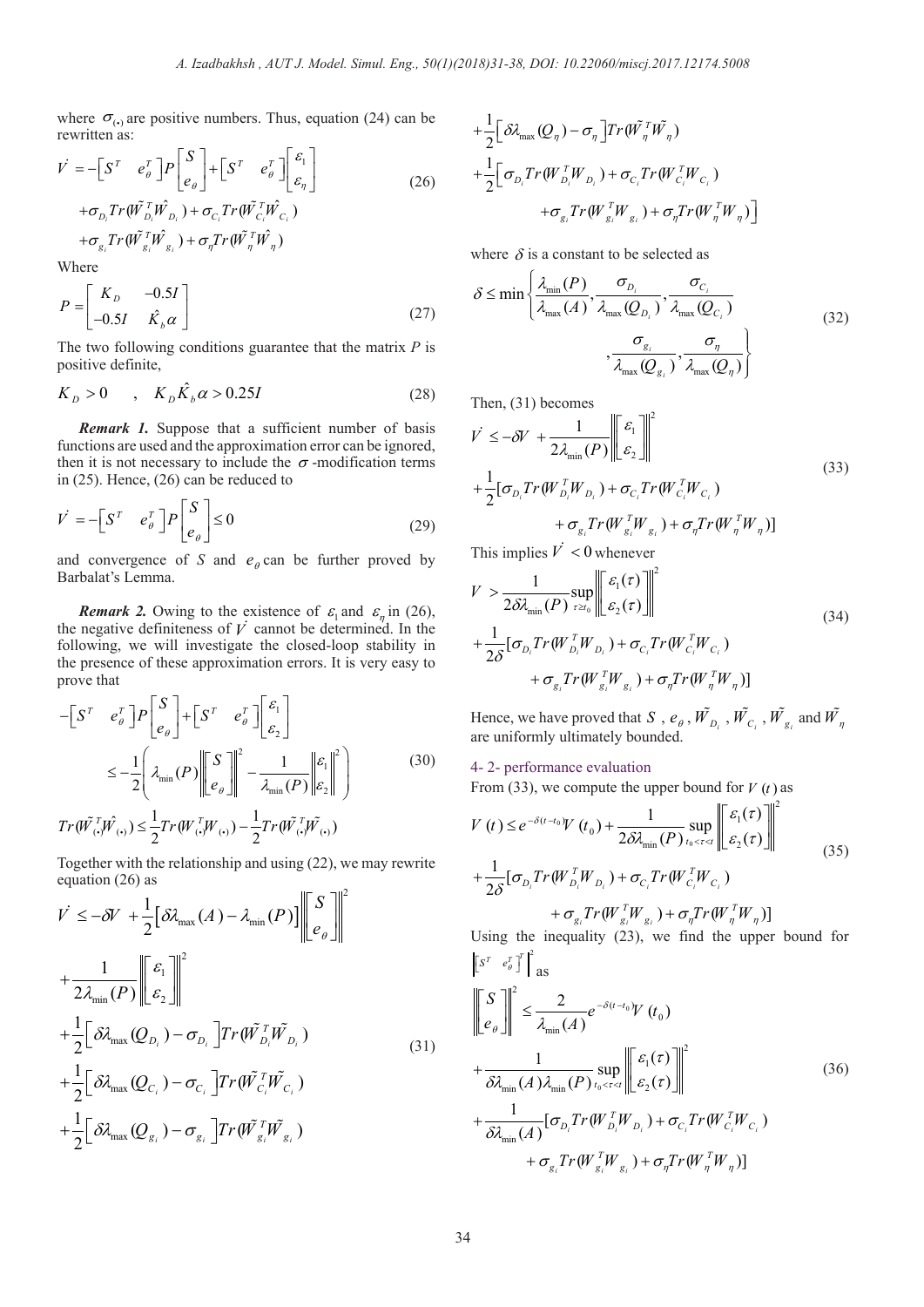Therefore, we compute the bound as

$$
\begin{split}\n\begin{aligned}\n\begin{bmatrix}\nS \\
e_{\theta}\n\end{bmatrix} &\leq \sqrt{\frac{2V(t_0)}{\lambda_{\min}(A)}} e^{-\delta(t-t_0)} \\
&+ \frac{1}{\sqrt{\delta\lambda_{\min}(A)\lambda_{\min}(P)}} \sup_{t_0 < \tau < t} \n\begin{bmatrix}\n\varepsilon_1(\tau) \\
\varepsilon_2(\tau)\n\end{bmatrix} \\
&+ \frac{1}{\sqrt{\delta\lambda_{\min}(A)}} [\sigma_{D_i} Tr(W_{D_i}^T W_{D_i}) + \sigma_{C_i} Tr(W_{C_i}^T W_{C_i}) \\
&+ \sigma_{g_i} Tr(W_{g_i}^T W_{g_i}) + \sigma_{\eta} Tr(W_{\eta}^T W_{\eta})]^{\frac{1}{2}}\n\end{split} \tag{37}
$$

This implies that the magnitude of the *S* and motor position errors are bounded by an exponential function plus some constants. This also implies that by adjusting controller parameters, we can improve output error convergence rate. As a consequence,

$$
\lim_{t \to \infty} \left\| \left[ \frac{S}{e_{\theta}} \right] \right\| \leq \frac{1}{\sqrt{\delta \lambda_{\min}(A) \lambda_{\min}(P)} \sup_{t_0 < \tau < t} \left\| \left[ \frac{\varepsilon_1(\tau)}{\varepsilon_2(\tau)} \right] \right\|
$$
\n
$$
+ \frac{1}{\sqrt{\delta \lambda_{\min}(A)}} [\sigma_{D_i} Tr(W_{D_i}^T W_{D_i}) + \sigma_{C_i} Tr(W_{C_i}^T W_{C_i}) \tag{38}
$$
\n
$$
+ \sigma_{g_i} Tr(W_{g_i}^T W_{g_i}) + \sigma_{\eta} Tr(W_{\eta}^T W_{\eta})]^{\frac{1}{2}}
$$

The transient performance analysis is thus completed.

Using Assumption (1) and boundedness of *S e*θ  $|S|$ it can be concluded from the equation (9) that  $\theta_{md}$  is bounded since  $\theta$ ,  $\dot{\theta}$ ,  $\hat{D}_i(\theta)$ ,  $\hat{C}_i(\theta, \dot{\theta})$  and  $\hat{g}_i(\theta)$  are all bounded. Moreover,  $\theta_m$  is bounded since  $e_{\theta}$  and  $\theta_{md}$  are bounded. These results in addition to Assumption 2, yield boundedness of all the system's states. The validity of the proposed approach will be verified with the experimental results on a single-link FJEDR.



**Figure 1. Experimental setup**



**Figure 2.The flexible element**



**Figure 3. Block diagram of the system**



**Figure 4. Output tracking performance**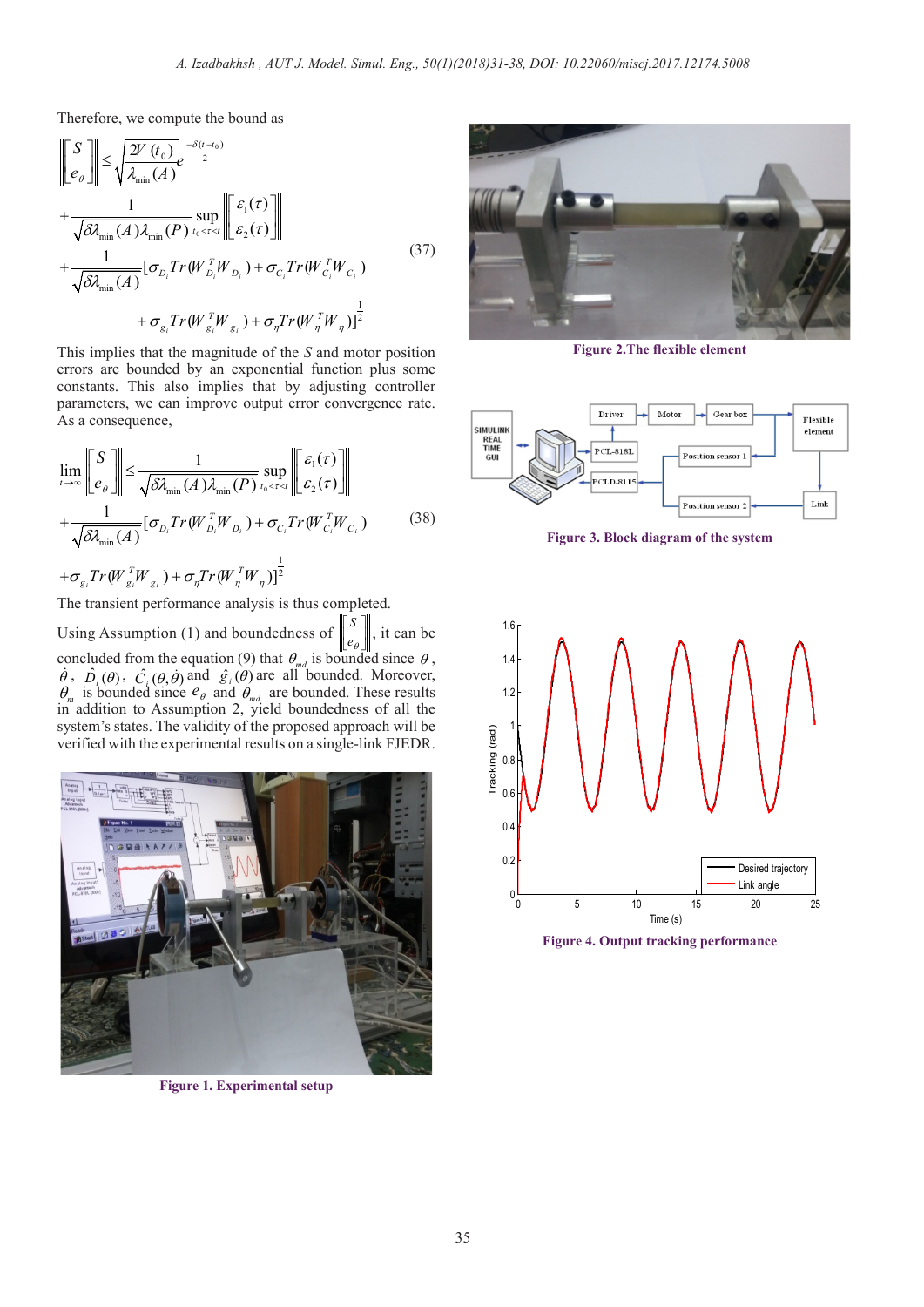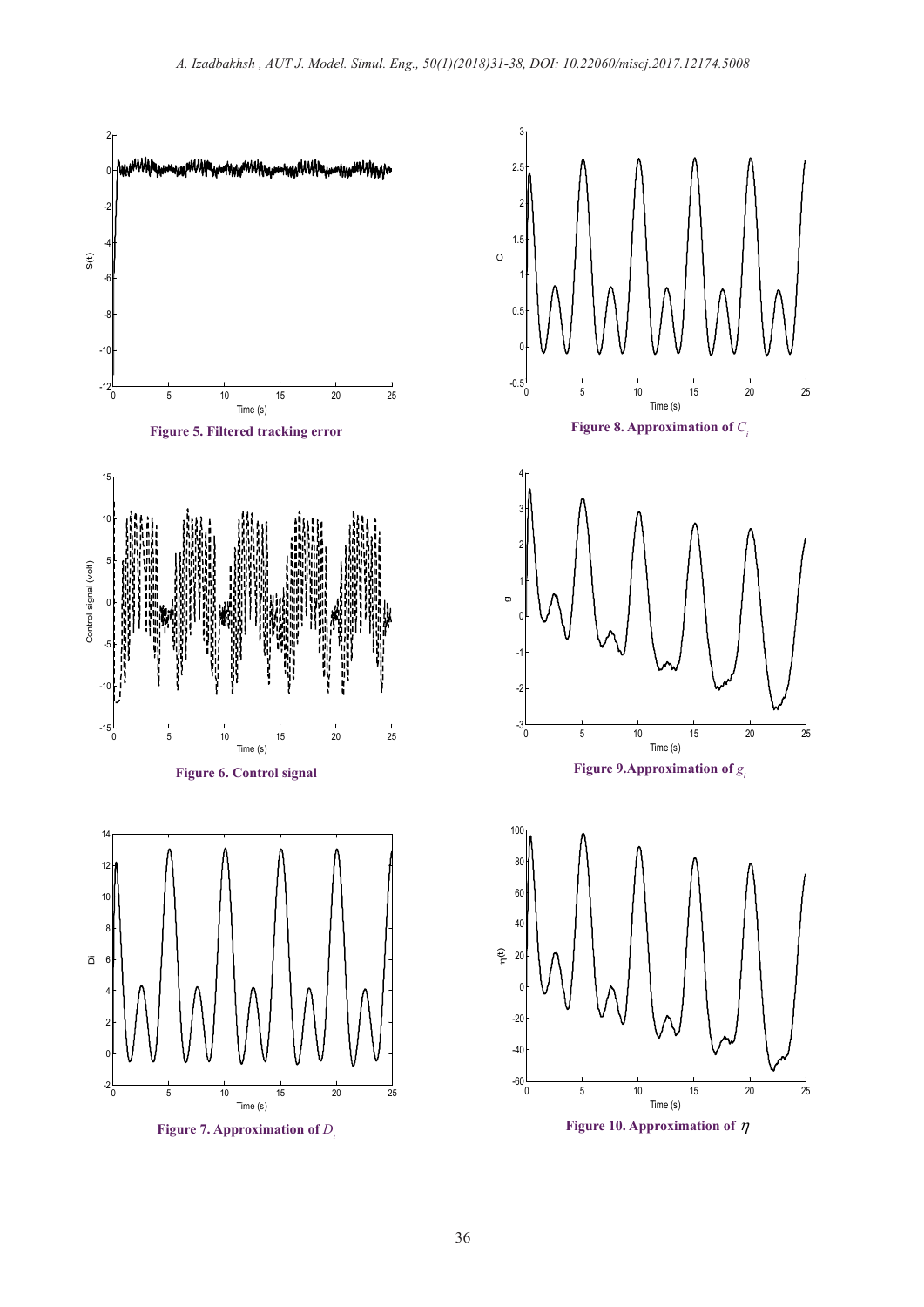### **5- Experimental Study**

In this section, experiments are conducted to test the performance of the proposed control strategy. A photograph of the experimental setup, that is a single-link flexible joint manipulator, is illustrated in Fig. 1. The flexible element utilized for power transmission system is shown in Fig. 2. It has been made from polyurethane and is designed so that it has a very high flexibility. One end of the flexible element is directly coupled to a geared permanent magnet DC motor (characterized by Barber-Colman Company operating within  $\pm 12$  volt input) that is driven by a pulse-width modulation (PWM) driver. The other end is connected to a steel arm. Two potentiometers are installed to provide the feedbacks from the motor and the arm angles. The measured input-output data are transferred to the computer (Pentium II 366 MHz) by a data acquisition card with the trademark ADVANTECH PCLD-818L. It can sample the analog data with the maximum sampling rate of 100 kHz. Also, this card has a built-in 12 bit high-speed A/D converter with the maximum conversion rate of 40 kHz. The data acquisition card allows us to control the practical manipulator through user-defined programs in MATLAB/SIMULINK environment. The proposed controller is implemented in a timer-interrupt service routine with the 10-ms sampling rate. A block diagram of the system is shown in Fig. 3. The reference trajectory is a sinusoid wave defined as  $\theta_a(t) = 1 - 0.5\sin(0.4\pi t)$ . The controller parameters were selected as

$$
K_{D} = 200 \, , \, \hat{K}_{b} = 0.26 \, , \, \alpha = 10 \, , \, \Lambda = 10. \tag{39}
$$

We assume that the system parameters and their variation bounds are not known. Let us select the five first terms of Fourier series as the basis function for the approximation. Therefore,  $\hat{W}_{p_i}$ ,  $\hat{W}_{c_i}$ ,  $\hat{W}_{g_i}$  and  $\hat{W}_{\eta}$  are in  $\Re^5$ . The initial weighting vectors for the entries are also assigned to zero. The gained matrices in the updating laws are selected as

$$
Q_{D_i} = Q_{C_i} = Q_{\eta_i} = 10I_5 \quad , \quad Q_{g_i} = I_5 \tag{40}
$$

In this step, we assume that the approximation error can be neglected, and hence the  $\sigma$ -modification parameters are chosen as  $\sigma_{\odot} = 0$ . Under these settings, the link trajectory is then shown in Fig.4. According to these figures, the link angle converges to its desired value with a fast transient response, in spite of large initial tracking error. The filtered tracking error (7) is also plotted in Fig. 5, which is negligible. The applied voltage to the motor is given in Fig. 6. Figs. 7 to 10 illustrate the functions' approximations, which are bounded as desired. Thus, the proposed controller can overcome the system nonlinearities and shows acceptable robustness against various uncertainties.

### **6- Conclusion**

This paper presented a robust adaptive controller for FJEDR considering uncertainties in the both actuator and manipulator dynamics. The controller design is not dependent on the mechanical dynamics of the actuators, thus, it is free from problems associated with torque control strategy in the design and implementation. It was shown that the closed-loop system has BIBO stability while it obtains uniformly ultimately bounded (UUB) stability of link/actuator position tracking error based on the direct method of Lyapunov. Experimental results verified the successful practical implementation of the

proposed control strategy. Experimental results showed that tracking performance is satisfactory such that the effects of joint flexibility are well under control. The performance of the control system indicated that the control system is robust against all uncertainties in the manipulator dynamics and its motors. Moreover, motor voltages is permitted under the maximum value.

#### **References**

- [1] A. Izadbakhsh, A. Akbarzadeh Kalat, M.M. Fateh, S.M.R. Rafiei, A robust Anti-Windup control design for electrically driven robots-Theory and Experiment, International Journal of Control. Automation, and Systems, 9(5) (2011) 1005-1012.
- [2] A. Izadbakhsh. Robust control design for rigid-link flexible-joint electrically driven robot subjected to constraint: theory and experimental verification, Nonlinear Dynamics, 85(2) (2016) 751-765.
- [3] W. Gao, R.R. Selmic, Neural Network Control of a Class of Nonlinear Systems with Actuator Saturation, IEEE Transactions on Neural Networks, 17(1) (2006) 147-156.
- [4] W. Peng, Z. Lin, J. Su, Computed torque control-based composite nonlinear feedback controller for robot manipulators with bounded torques, IET Control Theory and Applications, 3(6) (2009) 701–711.
- [5] A. Z-Rio, V. Santibanez, Simple extensions of the PD with gravity compensation control law for robot manipulators with bounded inputs, IEEE Transactions on Control Systems Technology, 14(5) (2006) 958-965.
- [6] A. Z-Rio, V. Santibanez, A natural saturating extension of the PD with desired gravity compensation control law for robot manipulators with bounded inputs, IEEE Transactions on Robotics, 23(2) (2007) 386-391.
- [7] E. Aguinaga-Ruiz, A. Zavala-Rio, V. Santibanez, F. Reyes, Global trajectory tracking through static feedback for robot manipulators with bounded Inputs, IEEE Transactions on Control Systems Technology, 17(4) (2009) 934-944.
- [8] J. A. Ramirez, V. Santibanez, R. Campa, Stability of robot manipulators under Saturated PID compensation, IEEE Transactions on Control Systems Technology, 16(6) (2008) 1333-1341.
- [9] V. Santibanez, K. Camarillo, J. M. Valenzuela, R. Campa, A practical PID regulator with bounded torques for robot manipulators, International Journal of Control, Automation, and Systems, 8(3) (2010) 544-555.
- [10] A. Izadbakhsh, M. M. Fateh, Robust Lyapunov-based control of flexible-joint robots using voltage control strategy, Arabian journal for science and Engineering, 39(4) (2014) 3111-3121.
- [11] W. P. Li, B. Luo, H. Huang, Active vibration control of Flexible Joint Manipulator using Input Shaping and Adaptive Parameter Auto Disturbance Rejection Controller, Journal of Sound and Vibration, 363(17) (2016) 97–125.
- [12] A. M. Annaswamy, J. E. Wong, Adaptive control in the presence of saturation nonlinearity, International Journal of Adaptive Control and Signal Processing, 11(1) (1997) 3-19.